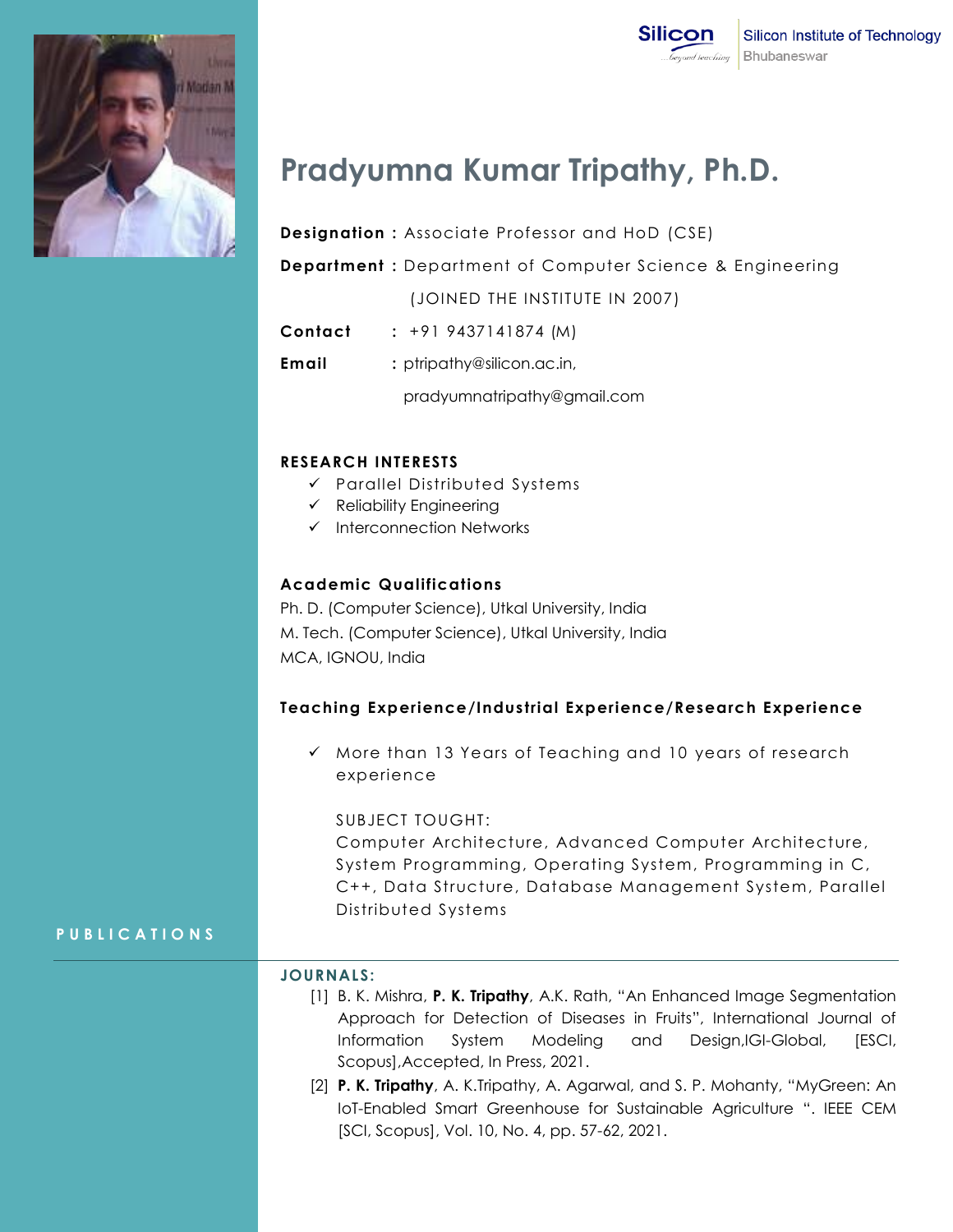- [3] D. Das, C. R. Tripathy, **P. K. Tripathy**, "An insect inspired approach for optimization of tasks scheduling in computational grids, Evolutionary Intelligence, Springer Springer [ESCI, Scopus], Vol. 14, No. 2, pp. 999-1013, 2021.
- [4] A. K. Tripathy, **P. K. Tripathy**, A. G. Mohapatra, N. K. Roy, and S. P. Mohanty, "WeDoShare: A Ridesharing Framework in Transportation Cyber-Physical System for Sustainable Mobility in Smart Cities ". IEEE CEM [SCI, Scopus], Vol. 9, No. 4, pp.41-48, 2020.
- [5] K. Tripathy, **P. K. Tripathy**, A. G. Mohapatra, N. K. Ray, S. P. Mohanty, "WeDoShare: A Ridesharing Framework in Transportation Cyber-Physical System for Sustainable Mobility in Smart Cities", IEEE Consumer Electronics Magazine, Vol. 9, No. 4, pp. 41-48, 2020
- [6] D. Das, C. R. Tripathy, **P. K. Tripathy,** M. R. Kabat, and A. Sharma, "Optimal Design of Computational Grids Topology", Journal of Computational and Theoretical Nanoscience, Vol. 16, No.9, pp. 3754-3758, 2019
- [7] K. Mishra, A. K. Rath**, P. K. Tripathy**, "Detection of Fungal Contagion in Food Items Using Enhanced Image Segmentation", International Journal of Engineering and Advanced Technology (IJEAT), Vol. 8, No. 6, pp. 1748- 1757, 2019
- [8] **P. K. Tripathy**, R. K. Dash, C. R. Tripathy, "A New Cost Effective and Reliable Interconnection Topology for Parallel Computing Systems", International Journal of Engineering and Advanced Technology (IJEAT), Vol. 8, No. 6, pp. 1186-1195, 2019
- [9] A. K. Tripathy and **P. K. Tripathy**, "Fuzzy QoS Requirement-Aware Dynamic Service Discovery and Adaptation ", Journal of Applied Soft Computing, Elsevier, Vol. 68, pp. 136-146, 2018.
- [10] K. Tripathy, **P. K. Tripathy**, N. K. Roy and S. P. Mohanty, "iTour: The Furure of Smart Tourism AIoT Based Frame Work for Sustainable Mobility in Urban Area ". IEEE CEM, Vol. 7, No. 3, 2018.
- [11] D. Das, C. R. Tripathy, **P. K. Tripathy**, M. R. Kabat " A Genetic Algorithm Based Approach for Designing Multi-State Computational Grid with Cost and Bandwidth Constraints", Journal of King Saud University-Computer and Information Sciences, Elsevier, [https://doi.org/10.1016/j.jksuci.2018.10.006,2018.](https://doi.org/10.1016/j.jksuci.2018.10.006,2018)
- [12] D. Das, C. R. Tripathy**, P. K. Tripathy**, M. R. Kabat " System Reliability Estimation of Constrained Multi-state Computational Grids", BJIT, Springer, https://doi.org/10.1007/s41870- 018-0132-1, 2018.
- [13] **P. K. Tripathy**, R. K. Dash, R. K. Dalei, C. R. Tripathy," A Path-Set Based Approach for Two-Terminal Reliability Computation of Interconnection Networks," Journal of Engineering and Applied Sciences, Medwell Journals, Vol 13, No. 3, pp.3243-3249,2018.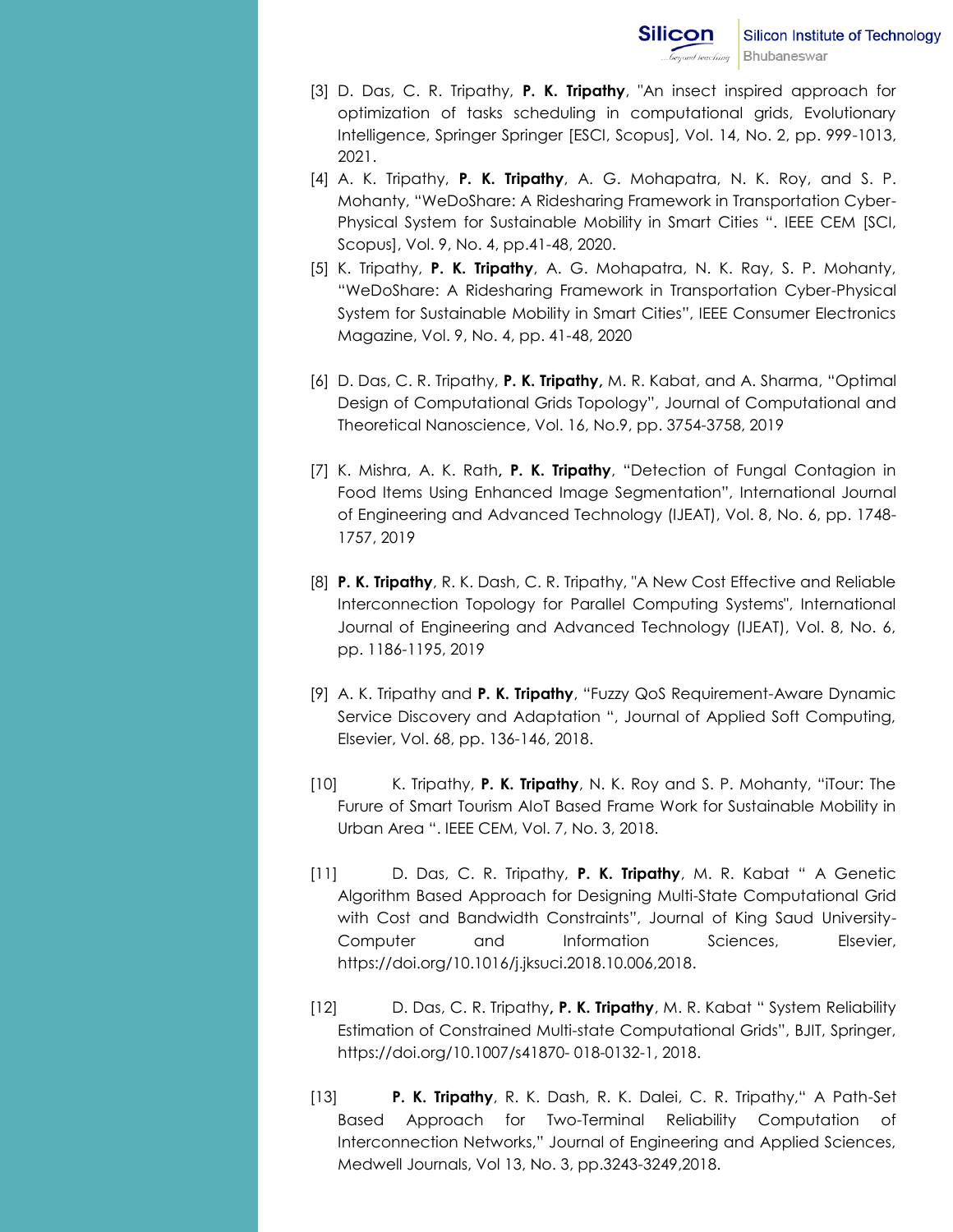- [14] R. K. Dalei, A. Nayak, **P. K. Tripathy**, S, Champatiray," Content Centric Framework for Wireless Sensor Networks," Journal of Engineering and Applied Sciences, Medwell Journals, Vol 12, No. 2, pp. 6234- 6239,2017.
- [15] **P. K. Tripathy**, S, Swain, R. K. Dash, C. R. Tripathy," A Minimal Cut-Setbased Enumerative Approach for Two-Terminal Reliability Estimation, "International Journal of Control Theory and Applications, Vol 10, No 13, Page 11-18,2017.
- [16] **P. K. Tripathy**, I, Hota, R. K. Dash, C. R. Tripathy, "An Elementary Tree Transformation Based Approach for Reliability Estimation of Interconnection Networks," International Journal of Innovations in Engineering and Technology, Vol. 7, No. 4, Page 238-247,2016
- [17] **P. K. Tripathy**, R. K. Dash, C. R. Tripathy, "A Dynamic Programming Based Approach for Layout Optimization of Interconnection Networks," JESTECH, Elsevier, Vol. 18, No 3, Page 374-384,2015.
- [18] **P. K. Tripathy**, R. K. Dash, C. R. Tripathy, "An Efficient Method based on Self Generating Disjoint Minimal Cut Set Method for Reliability Measures of Interconnection Networks," International Journal of Performability Engineering, Vol. 10, No. 3, pp. 303-312, 2014
- [19] **P. K. Tripathy**, R. K. Dash, C. R. Tripathy, "A New Genetic Algorithm based Method for Topological Optimization of Interconnection Networks," International Journal of Computer Applications, Vol. 63, No 3, pp. 0975 – 8887, 2013.
- [20] R. K. Dash, N. K. Badpanda, **P. K. Tripathy** and C. R. Tripathy, "Network Reliability Optimization Problem of Interconnection Network under Node-Edge Failure Model," Journal of Applied Soft Computing Elsevier, Vol. 12, No. 8, pp. 2322–2328, 2012.

#### **CONFERENCE PROCEEDINGS:**

[1] R. K. Dash, N. K. Badpanda, **P. K. Tripathy** and C. R. Tripathy, "System Reliability of Interconnection Networks with Heterogeneous Link Capacity," 12th International Conference on Information Technology(ICIT), Bhubaneswar, India, pp. 244- 247,2009.

[2] **P. K. Tripathy**, R. K. Dash, C. R. Tripathy, "A Self Generating Disjoint Minimal Cut-Set Method for Reliability Evaluation of Interconnection Networks," *International Conference on Signal Processing and communications (SPCOM) IISC, Bangalore*, pp. 1- 5,2010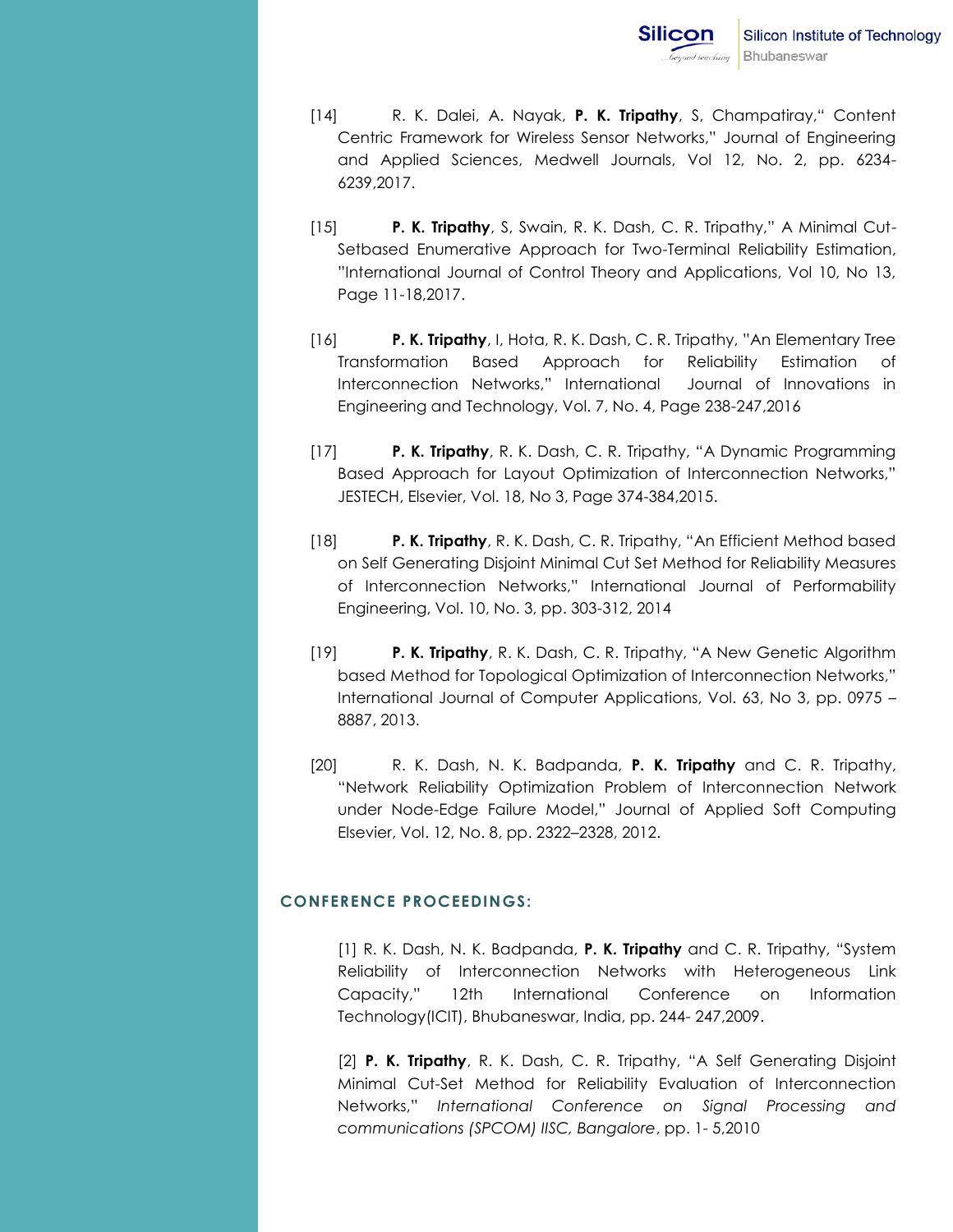[3] **P. K. Tripathy**, R. K. Dash, C. R. Tripathy, "The Reliability of the Interconnection Networks through Self Generating Disjoint Minimal Cut-Set Method," *IEEE 4th International Symposium on Advanced Networks and Telecommunication Systems (IEEE ANTS) IIT, Mumbai,* pp. 97-99, 2010.

[4] **P. K. Tripathy**, R. K. Dash, C. R. Tripathy, "A Genetic Algorithm based Approach for Topological Optimization of Interconnection Networks," *2nd International Conference on Communication, Computing & Security [ICCCS-2012] NIT, Rourkela,* vol. 6, pp. 196-205,2012.

[5] **P. K. Tripathy**, R. K. Dash, R, K. Dalei, C. R. Tripathy, "A Path-Set Based Approach for Two-Terminal Reliability Computation of Interconnection Networks,"International Conference on Innovative Research in Engineering and Science[IRES-2017],Asian Institute of Technology, Thailand, 16th-17th June 2017.

[6] **P. K. Tripathy**, S, Swain, R. K. Dash, C. R. Tripathy,"A Minimal Cut-Set based Enumerative Approach for Two-Terminal Reliability Estimation,"2nd International Conference on Sustainable Computing Techniques in Engineering, Science and Management (SCESM-2017), 2017.

[7] A. G. Mohapatra, **P. K. Tripathy**, M. Mohanty, and A. Khanna, IoT Enabled Distributed Cardiac Monitoring using Fiber Bragg Grating (FBG) Sensing Technology,3rd Doctoral Symposium on Computational Intelligence (DoSci 2021),Dr. A. P. J. Abdul Kalam University, Lucknow, Available at SSRN: https://ssrn.com/abstract=3842806 or http://dx.doi.org/10.2139/ssrn.3842806, 10th May 2021.

[8] Dipak R. Nayak, Anita Mohanty, Ambarish Gajendra Mohapatra, **P. K. Tripathy**, Bright Keswani, Amiya Kumar Samantaray, "IoT enabled predictive maintenance of dieselgenerator in the context to Industry 4.0", 19th OITS International Conference on Information Technology (OCIT), pp. 364-368, 2021.

#### **BOOK CHAPTERS:**

[1] A. G. Mohapatra, **P. K. Tripathy**, M. Mohanty, A. Khanna, "Fiber Bragg Grating (FBG) Sensor for the Monitoring of Cardiac Parameters in Healthcare Facilities", In: Gupta D., Khanna A., Kansal V., Fortino G., Hassanien A.E. (eds) Proceedings of Second Doctoral Symposium on Computational Intelligence. Advances in Intelligent Systems and Computing, vol. 1374. Springer, Singapore. [https://doi.org/10.1007/978-](https://doi.org/10.1007/978-981-16-3346-1_57) [981-16-3346-1\\_57,](https://doi.org/10.1007/978-981-16-3346-1_57) 2022. Print ISBN: 978-981-16-3345-4, Online ISBN: 978-981- 16-3346-1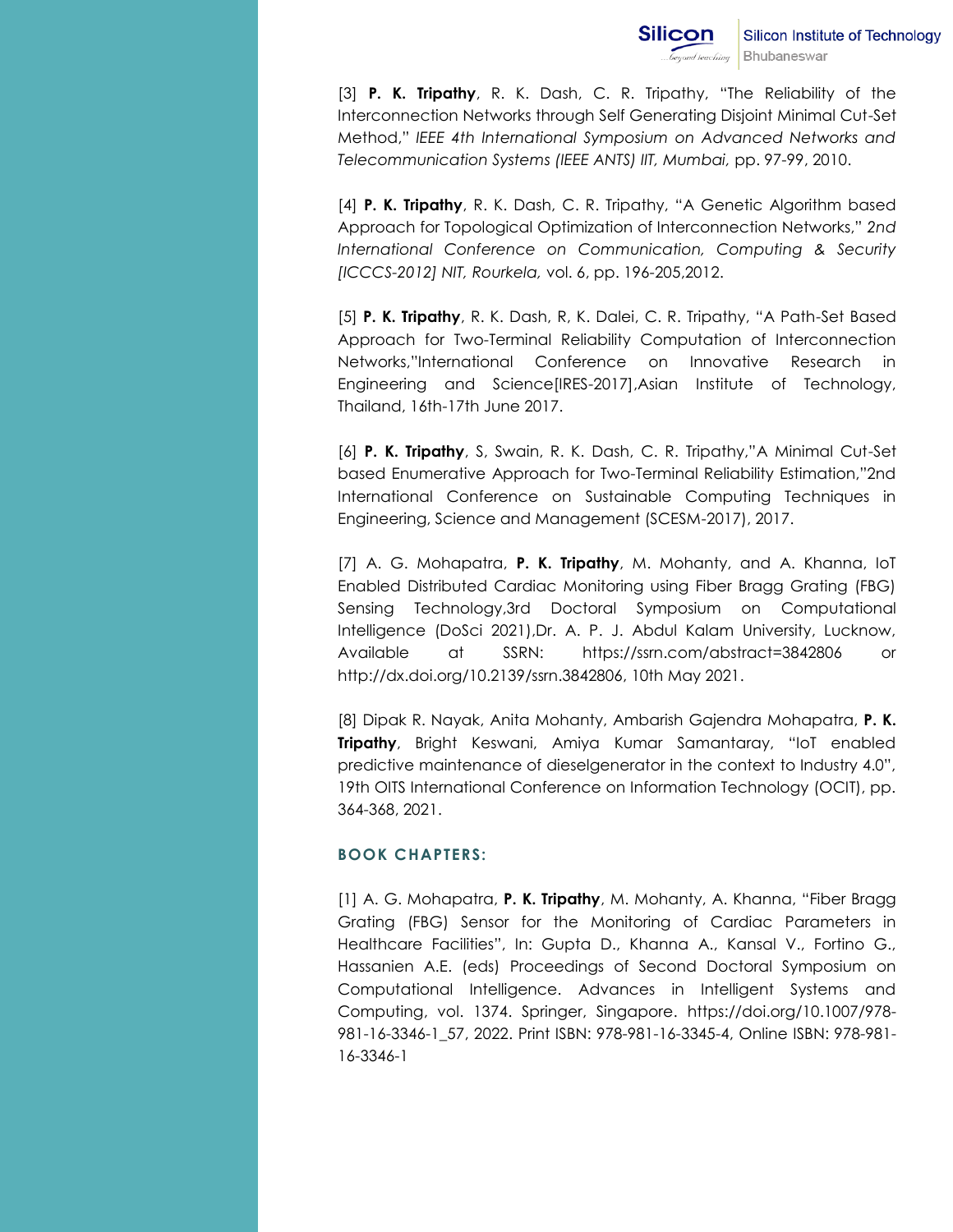**M E M B E R O F P R O F E S S I O N A L B O D I E S**

- IEEE (Institute of Electrical and Electronics Engineers) (Senior Member)
- ISTE (Indian Society for Technical Education) (Life Member)
- OITS (Orissa Information technology Society) (Life Member)
- WLA (World Leadership Academy) (Senior Member)
- IAENG (International Association of Engineers) (Member)

# **R E S E A R C H G U I D A N C E**

- Guided more than 35 students in their MTech Thesis
- Supervisor of 02 PhD students under BPUT

# **I N V I T E D L E C T U R E S / T A L K S / S E M I N A R S**

- Resource person for workshop "National Workshop on Simulation using MATLAB" at SUIIT, Sambalpur
- Resource person for Refresher Course on "Computer Science" at Utkal University, Bhubaneswar
- Resource person for Two days Seminar on "High Performance Computer Architecture" at IDCOL Group, Bhubaneswar
- Resource person for Two days Seminar on "Performance Issues in interconnection Networks" at LILAC Academy, Bhubaneswar
- Resource person for "Teachers Empowerment Program -2017 for PGT Comp. Sc". at DAV Unit-8, Bhubaneswar
- Resource person for TEQIP-III sponsored National Workshop on Machine Learning Using Python-2020 at Konark Institute of Science and Technology, Bhubaneswar
- Resource Person for a one day seminar on "Artificial Intelligence & Machine Learning" at Srusti Academy of Management, Bhubaneswar on 30th may 2020.
- Resource person for "Teachers Empowerment Program -2017"at Silicon Institute of Technology,Bhubaneswar
- Resource person for "Application of Machine Learning using Python" at Department of Computer Science and Application, Utkal University, Bhubaneswar.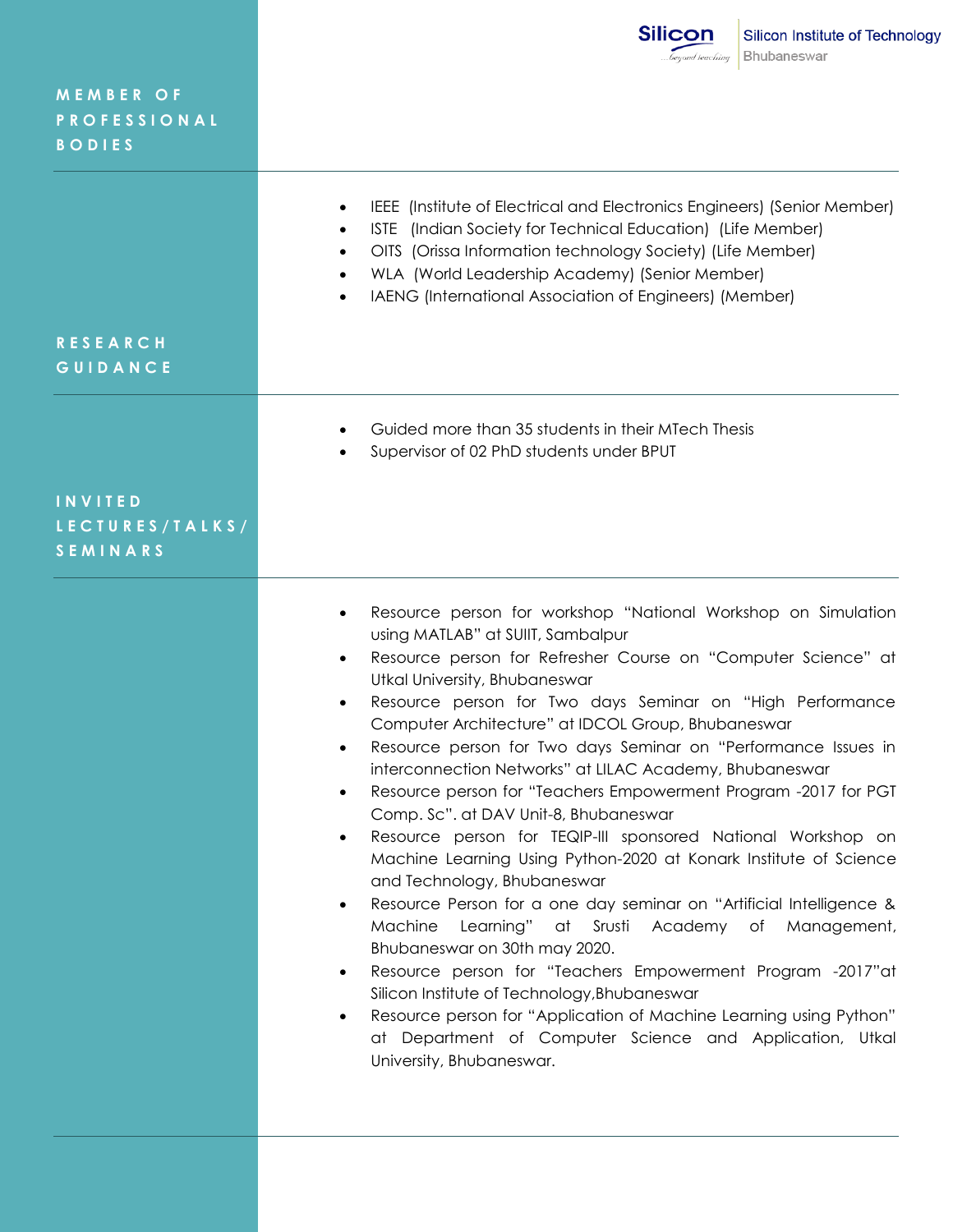| Swami Vivekananda Prativa Praskar-2016 for Contribution in<br>$\bullet$          |
|----------------------------------------------------------------------------------|
| Technical Education by Ever Green Forum, 15th August 2016                        |
| OUWJ State Excellence Award-2019 for Best Scientist by OUWJ on 21st<br>$\bullet$ |
| <b>July 2019</b>                                                                 |
| Dr. APJ Abdul Kalam Award of Excellence by SAISAB India<br>$\bullet$             |
| Foundation for outstanding contribution in Computer Science and                  |
| education on 15th October 2019                                                   |
| SuperTeacher Award by LectureNotes Technology Pvt Ltd for 1,00,000<br>$\bullet$  |
| views at L ectureNotes, 20th May 2019.                                           |

- **University Foundation Day Research Award-2020,** by BPUT, 21st November 2020
- **ISTE Rajlaxmi Memorial Best Engineering College Teacher Award** for Odisha State for the Year 2020 (National Level Award-ISTE), received on 5th October 2021

# **P R O J E C T F U N D I N G S**

 Project Title: **Design and Development of Fibre Bragg Grating Based Cardiac Probe for MRI Environment** Funding Agency: TEQIP-III Collaborative Research Initiative Scheme (CRIS), BPUT, Odisha Amount: 1,80,000/- Duration: 1 year

#### **P A T E N T S F I L E D**

- Title: **User Guidance System** Patentee Names: Ajaya Kumar Tripathy, **Pradyumna Kumar Tripathy**, Saraju Prasad Mohanty, Niranjan Kumar Ray Patent Application Number: 201931032117 A Date of Publication: 13-09-2019
- Title: **AEMC-IoT System: Agriculture Environment Managed and Control using IoT System** Patentee Names: Dr. T. S. Gorripotu, A. Kanthi, S. R. Mallick, **Pradyumna Kumar Tripathy**, V. Jain, A. Mangal Patent Application Number: 202041012395 Date of Publication: 23-03-2020
- Title : **Performance Enhancement of Polymer Deposited Fbg Sensor for Cardiac Parameter Monitoring in Mri Environment**